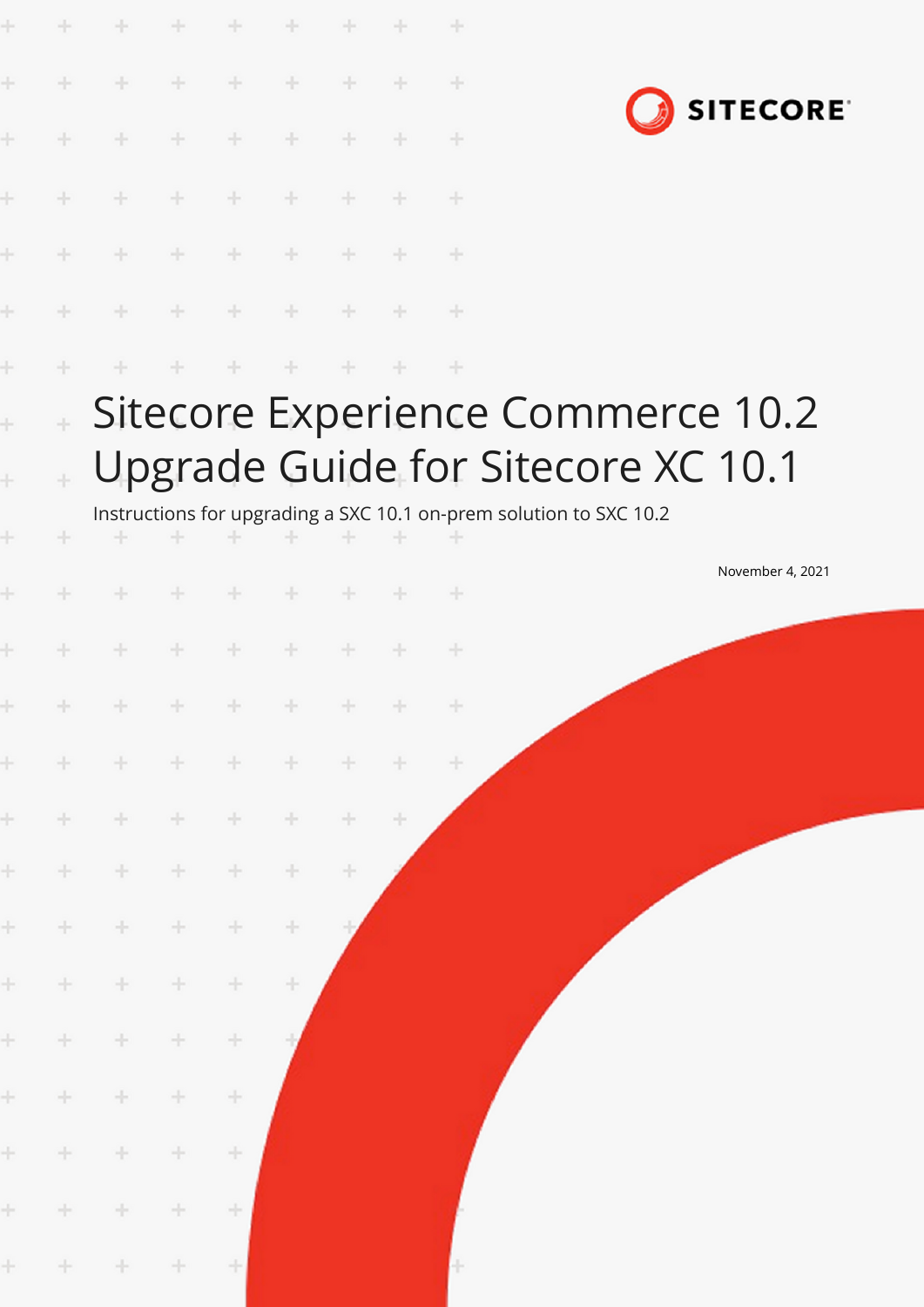

# **Table of Contents**

| 2.3. Required Sitecore Experience Commerce XC software and documentation  4 |  |
|-----------------------------------------------------------------------------|--|
|                                                                             |  |
|                                                                             |  |
|                                                                             |  |
|                                                                             |  |
|                                                                             |  |
|                                                                             |  |
|                                                                             |  |
|                                                                             |  |
|                                                                             |  |
|                                                                             |  |
|                                                                             |  |
|                                                                             |  |
|                                                                             |  |
|                                                                             |  |
|                                                                             |  |
|                                                                             |  |
|                                                                             |  |
|                                                                             |  |
|                                                                             |  |
|                                                                             |  |
|                                                                             |  |
|                                                                             |  |
|                                                                             |  |
| 9.9.1. Update the storefront domain in a non-containerized deployment  19   |  |
| 9.9.2. Update the storefront domain in a containerized deployment  19       |  |
|                                                                             |  |
|                                                                             |  |
|                                                                             |  |
|                                                                             |  |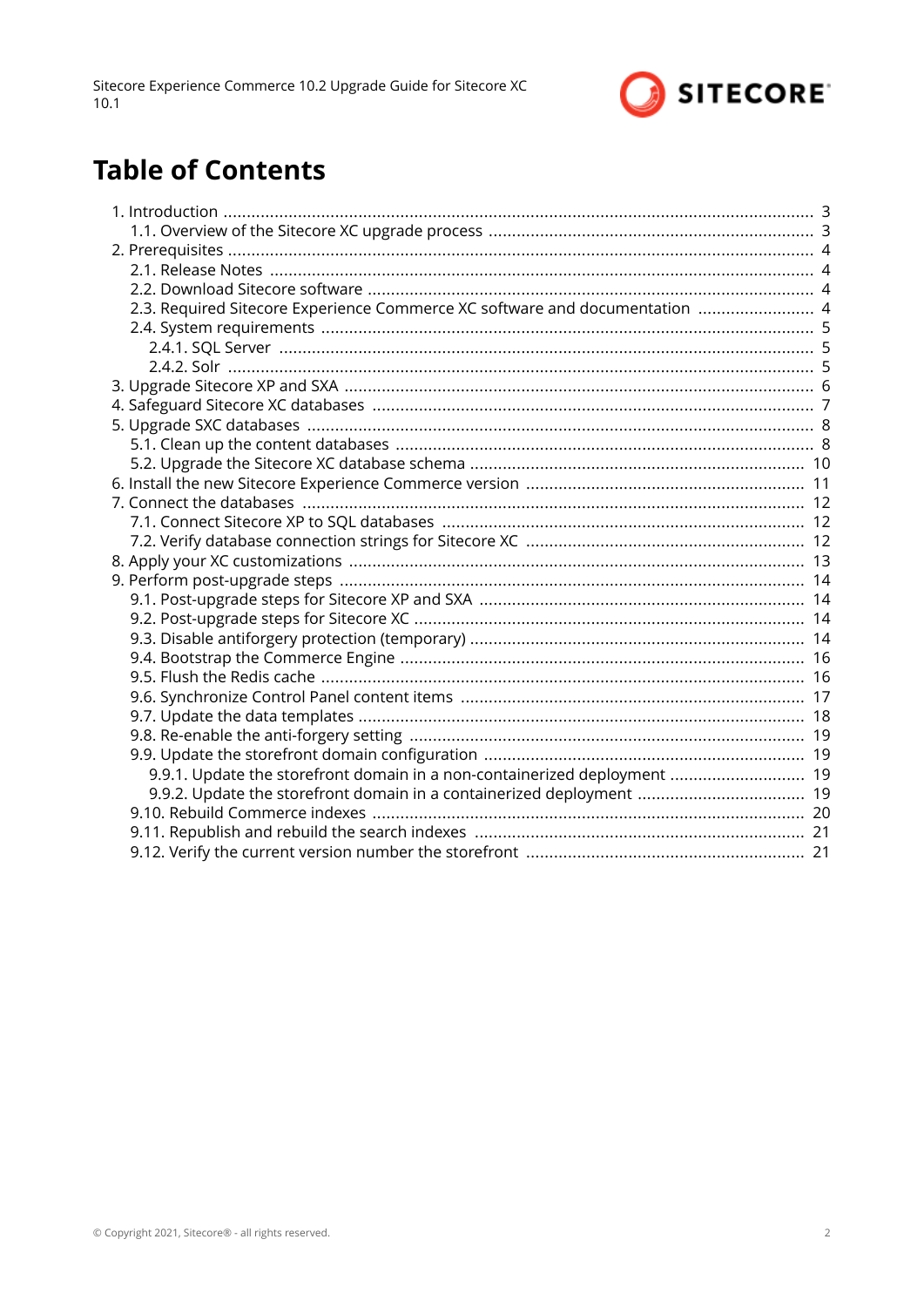

# <span id="page-2-0"></span>**1. Introduction**

This guide describes how to upgrade a Sitecore Experience Commerce™ (XC) 10.1 deployment to Sitecore Experience Commerce (XC) 10.2.

These instructions apply to on-prem solutions.

### **WARNING**

Prior to performing the Sitecore XC upgrade, you must ensure to review the [release](https://dev.sitecore.net/Downloads/Sitecore_Commerce/102/Sitecore_Experience_Commerce_102.aspx) [notes](https://dev.sitecore.net/Downloads/Sitecore_Commerce/102/Sitecore_Experience_Commerce_102.aspx) and the listed breaking changes.

## **1.1. Overview of the Sitecore XC upgrade process**

The instructions in this document comprise the upgrade steps for Sitecore Experience Commerce (XC).

Starting with Sitecore XC 10.2, Sitecore XC uses a new upgrade methodology that combines steps from the Sitecore XP and Sitecore XC upgrade processes.

The Sitecore XC 10.2 solution upgrade process is as follows:

- [Review upgrade prerequisites](#page-3-0)
- [Upgrade Sitecore XP and SXA](#page-5-0)
- [Safeguard Sitecore XC databases](#page-6-0)
- [Upgrade SXC databases](#page-7-0)

#### **IMPORTANT**

Do not connect to SQL databases at this point nor perform any post-upgrade steps.

You connect databases and perform post-upgrade steps only *after* you have completed a new installation of Sitecore Experience Commerce.

- [Install the new Sitecore Experience Commerce version](#page-10-0)
- [Connect all databases](#page-11-0)
- [Apply your XC customizations](#page-12-0)
- [Complete post-upgrade steps](#page-13-0)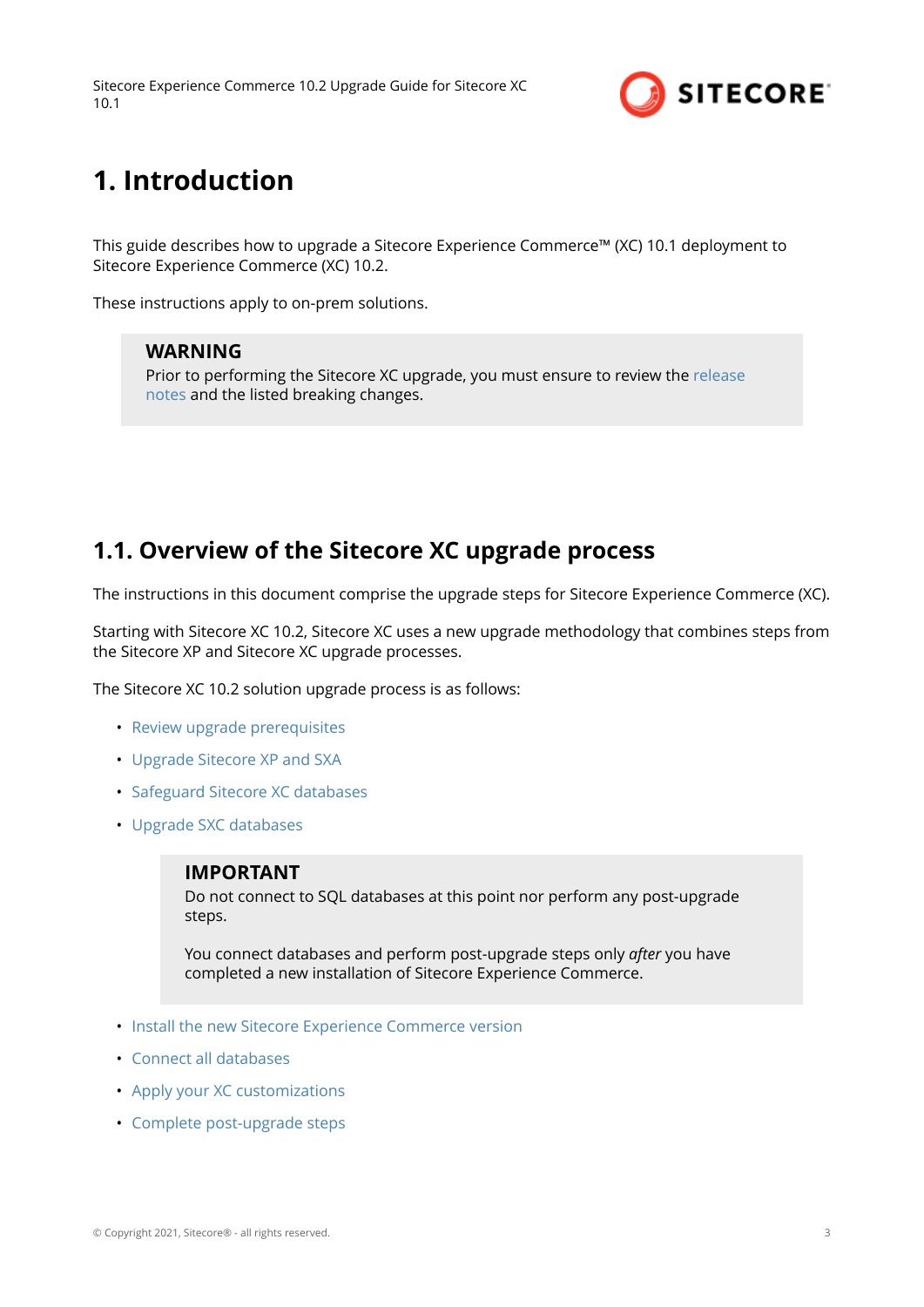

# <span id="page-3-0"></span>**2. Prerequisites**

These upgrade instructions assume you are upgrading from Sitecore XC 10.1 to Sitecore XC 10.2.

## **2.1. Release Notes**

Review the release notes and breaking changes information for Sitecore XC 10.2 available on the [Sitecore Downloads](https://dev.sitecore.net/Downloads/Sitecore_Commerce/102/Sitecore_Experience_Commerce_102.aspx) site.

## **2.2. Download Sitecore software**

You must upgrade Sitecore Experience Platform (XP) and Sitecore Experience Accelerator (SXA) before you proceed with the Sitecore Experience Commerce (XC) upgrade.

### **Sitecore Experience Platform software and upgrade tools**

Download the [Sitecore XP upgrade guide for 10.2](https://dev.sitecore.net/Downloads/Sitecore_Experience_Platform/102/Sitecore_Experience_Platform_102.aspx) and ensure to meet all documented Sitecore XP prerequisites for upgrading.

Download the Sitecore. UpdateApp 1.2.0 for Sitecore 10.1.X rev XXXXXX.zip package.

### **NOTE**

This package is required when you upgrade Sitecore XP 10.1.x and your solution contains any modules, including Sitecore SXA and Sitecore PowerShell Extensions.

### **Sitecore Experience Accelerator (SXA) software**

The Sitecore SXA upgrade occurs as part of the Sitecore XP upgrade process for modules, as documented in the Upgrade Guide for Sitecore XP.

To prepare for the SXA upgrade, download the [SXA software package and upgrade guide for 10.2](https://dev.sitecore.net/Downloads/Sitecore_Experience_Accelerator/102/Sitecore_Experience_Accelerator_1020.aspx) .

## **2.3. Required Sitecore Experience Commerce XC software and documentation**

In preparation for the upgrade, download the following Sitecore XC software and documentation resources on [Sitecore XC Downloads](https://dev.sitecore.net/Downloads/Sitecore_Commerce/102/Sitecore_Experience_Commerce_102.aspx) page: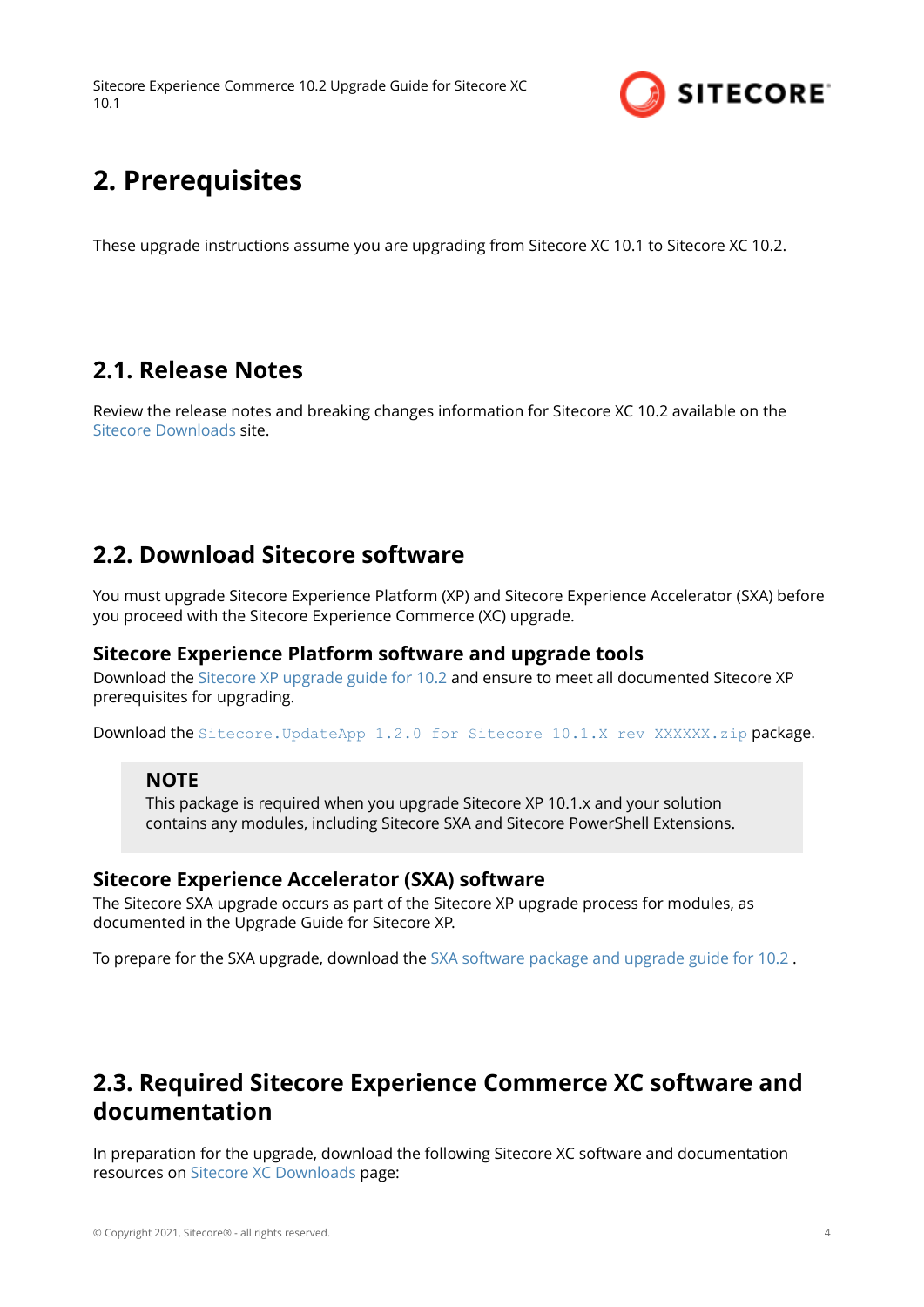

- <span id="page-4-0"></span>• Sitecore XC 10.2 Packages for On Premises WDP
- Commerce Upgrade resources 1.0.x.zip package
- Sitecore XC 10.2 Installation Guide for On-Prem Deployments

## **2.4. System requirements**

Before you upgrade to the new version of Sitecore XC, you must ensure that your system meets the software and hardware requirements for this new version.

For more information about system and hardware requirements, refer to Sitecore XC 10.2 Installation Guide for On-Prem Solutions.

For software compatibility information, see the [Sitecore XC compatibility matrix](https://support.sitecore.com/kb?id=kb_article_view&sysparm_article=KB0804595) available on Sitecore Knowledge Base.

#### **2.4.1. SQL Server**

Before you upgrade the databases, you must ensure that your SQL Server installation is compatible with the new version of Sitecore XC.

If your current version of SQL Server is not compatible, you must upgrade to a compatible version of SQL Server before you upgrade or deploy.

### **2.4.2. Solr**

Ensure that you have a compatible version of Solr. For more information, see the [Sitecore](https://support.sitecore.com/kb?id=kb_article_view&sysparm_article=KB0227897) [compatibility table](https://support.sitecore.com/kb?id=kb_article_view&sysparm_article=KB0227897).

When you deploy the Sitecore XC 10.2.0 on a single server in a local development environment, the Solr server and all the required cores and configurations are installed.

If you use SolrCloud, you must add the authentication for SolrCloud to the appropriate connection strings.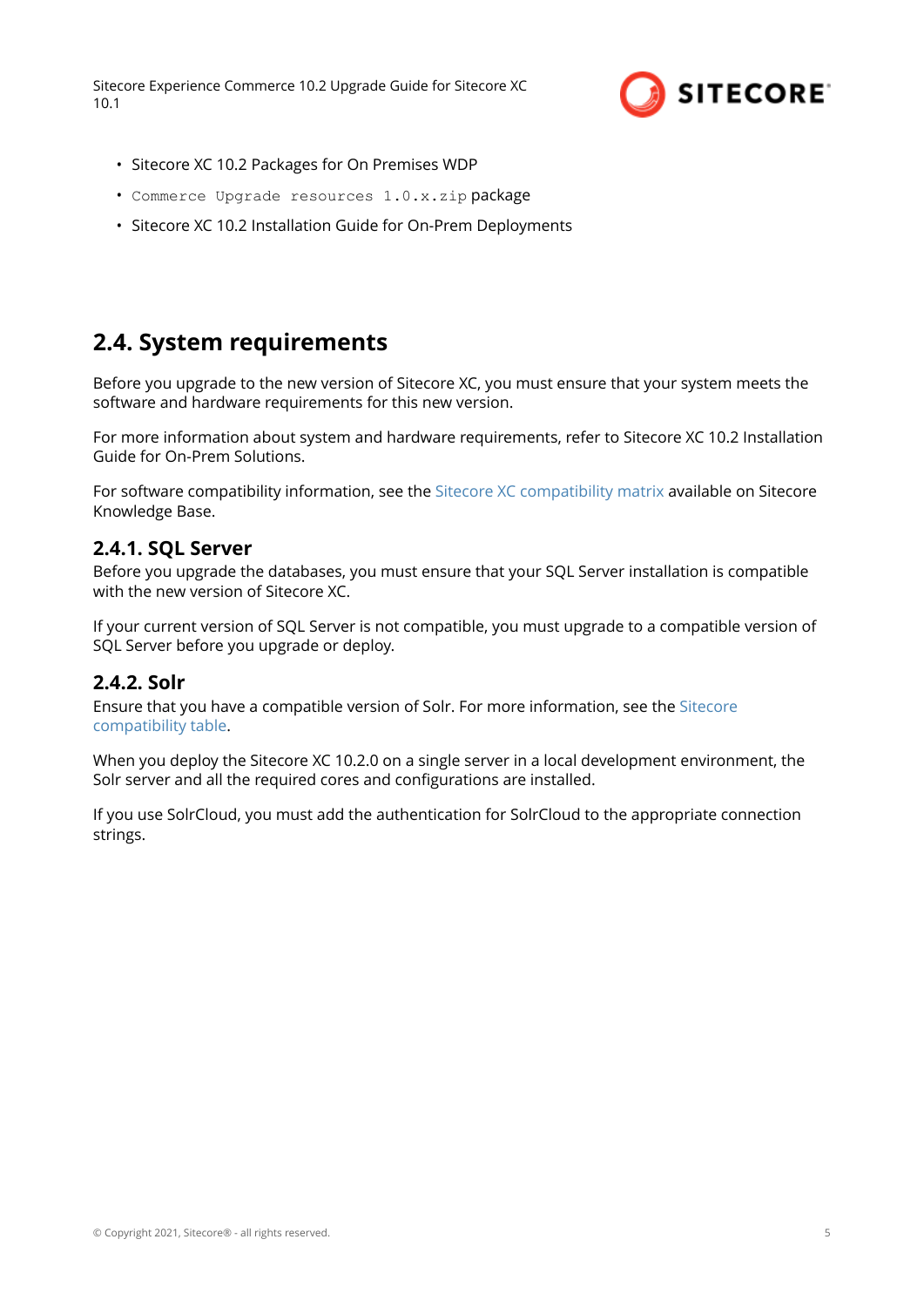

# <span id="page-5-0"></span>**3. Upgrade Sitecore XP and SXA**

Proceed with the Sitecore XP 10.2 software upgrade by completing the instructions provided in the following sections of the *Upgrade Guide for Sitecore Experience Platform 10.2*, available on the [Sitecore](https://dev.sitecore.net/Downloads/Sitecore_Experience_Platform/102/Sitecore_Experience_Platform_102.aspx) [Experience Platform 10.2 download page.](https://dev.sitecore.net/Downloads/Sitecore_Experience_Platform/102/Sitecore_Experience_Platform_102.aspx)

• Prerequisites for upgrading Sitecore XP

#### **IMPORTANT**

As part of Sitecore XP upgrade prerequisites, you must follow any instructions related to modules for upgrading [Sitecore Experience Accelerator](https://dev.sitecore.net/Downloads/Sitecore_Experience_Accelerator/10x/Sitecore_Experience_Accelerator_1020.aspx) and Sitecore PowerShell Extensions modules to the latest version compatible with Sitecore XP 10.2.

To upgrade Sitecore SXA, follow instructions provided in [Sitecore Experience](https://dev.sitecore.net/Downloads/Sitecore_Experience_Accelerator/10x/Sitecore_Experience_Accelerator_1020.aspx) [Accelerator 10.2 Upgrade Guide](https://dev.sitecore.net/Downloads/Sitecore_Experience_Accelerator/10x/Sitecore_Experience_Accelerator_1020.aspx).

- Prepare xDB
- Safeguard the databases

#### **IMPORTANT**

When safeguarding the databases, also follow these steps to [safeguard the](#page-6-0) [Sitecore XC databases](#page-6-0).

- In the chapter *Upgrade Sitecore XP*, complete the steps documented in the following sections:
	- Upgrade the databases

#### **IMPORTANT**

Do not connect to SQL databases at this point nor perform any postupgrade steps.

You connect databases and perform post-upgrade steps only *after* you have completed a new installation of Sitecore Experience Commerce.

• Install a instance of Sitecore XP 10.2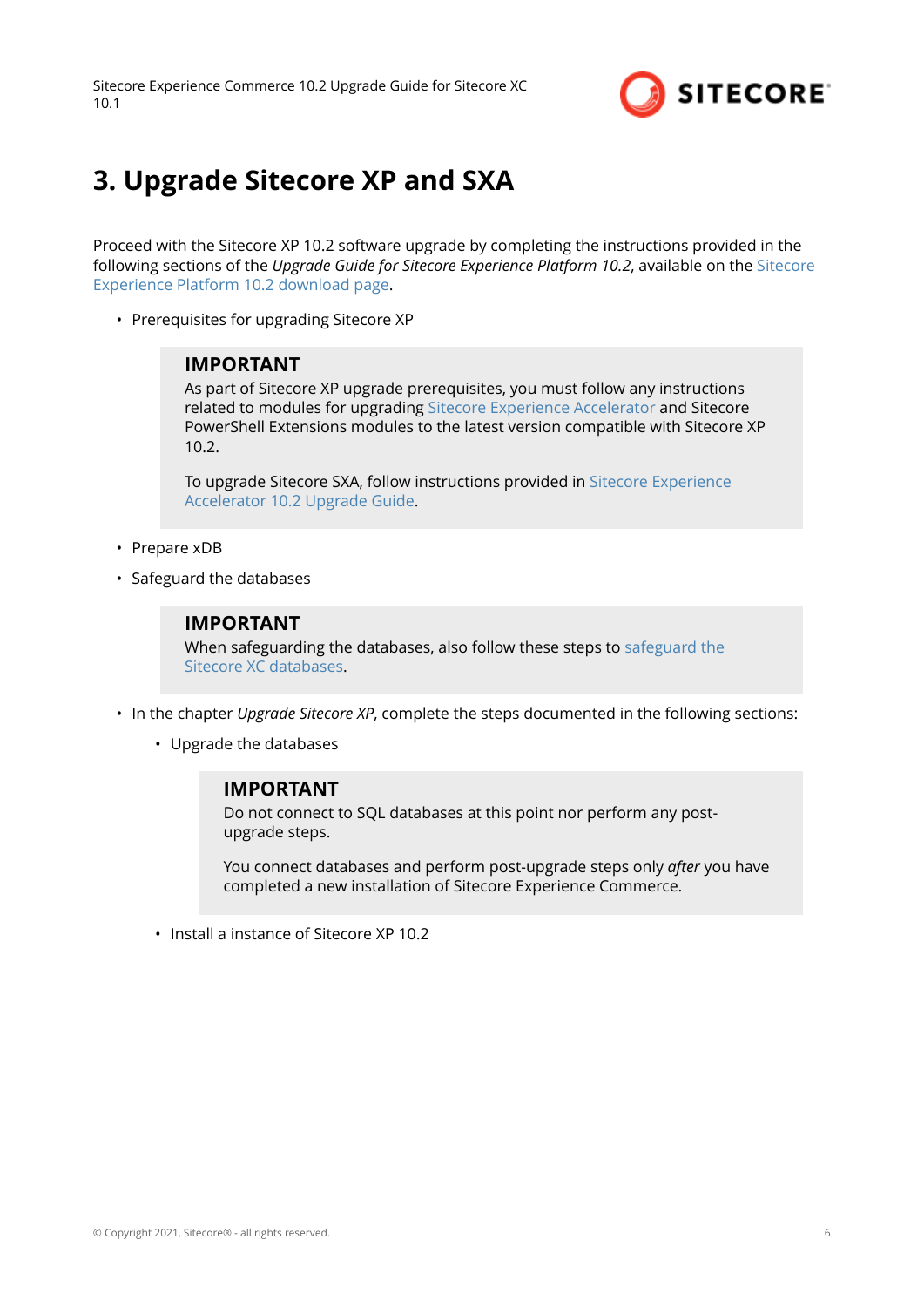

# <span id="page-6-0"></span>**4. Safeguard Sitecore XC databases**

The upgrade process involves executing some SQL scripts to upgrade the Sitecore XC databases. However, if you execute the scripts against databases that are in use, it can make the system unstable. To avoid this situation, you must safeguard the databases by ensuring that they are not being used when you run the SQL scripts.

To safeguard the databases:

- Use the backup tools to make a copy of the databases.
- Disable the environment.
- Stop all Sitecore web applications and services.
- Stop all XC web applications and services, including the XC Business Tools and Engine IIS services.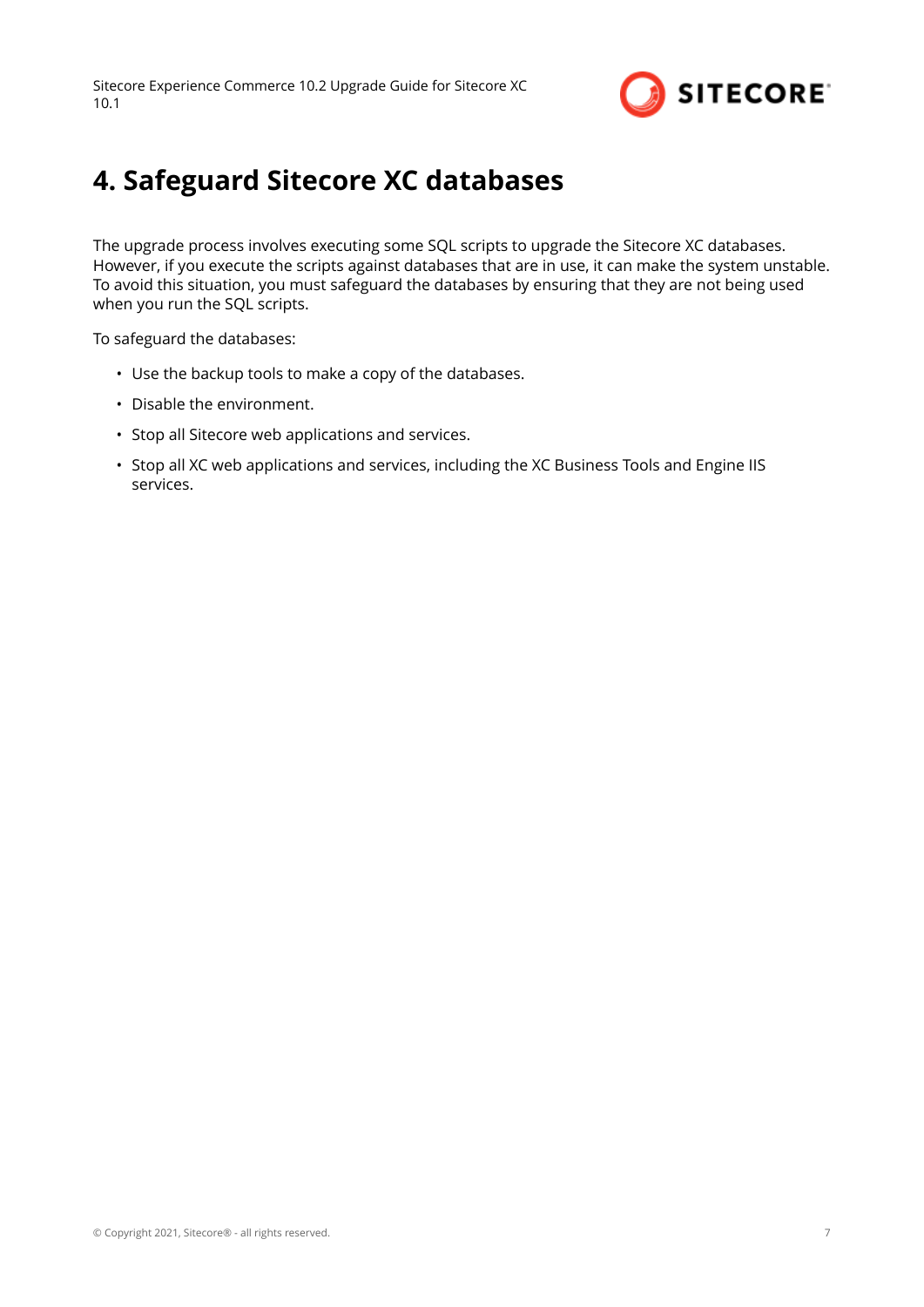

# <span id="page-7-0"></span>**5. Upgrade SXC databases**

Perform the following steps to upgrade the databases and connect your deployment to your SQL databases.

## **NOTE**

Starting with Sitecore XC 10.2, you can also use the new Sitecore XC upgrade container to upgrade XC databases on your on-prem Sitecore XC solution as an alternative to performing the instructions in this section. For information about using the SXC upgrade container, refer to the [Sitecore XC Upgrade Container Deployment Guide](https://dev.sitecore.net/Downloads/Sitecore_Commerce/102/Sitecore_Experience_Commerce_102.aspx).

## **5.1. Clean up the content databases**

Database clean-up is a one-time operation that you must perform when you upgrade from a previous version of Sitecore XC to Sitecore XC 10.2. Starting with Sitecore XC 10.2, default Commerce items were moved into resource files. As a result, you must remove these items from your existing databases before deploying the items from the resource files

The Sitecore.UpdateApp tool removes items that have not been modified from the *Core*, *Master*, and *Web* databases. The tool does not remove modified items in these databases. The tool adds a list of modified items to its log file. Review the log file to decide which modifications to reapply. We recommend that you delete all modified items from the SQL database. When you have deleted the items, your Sitecore solution uses the new versions of these items that are in the resource files

The Sitecore. UpdateApp is a standalone console tool.

To clean up the content databases:

- 1. Locate the Sitecore. UpdateApp 1.2.0 for Sitecore 10.1.x rev. XXXXXX(XP).zip file that you downloaded earlier (or the package for the Sitecore XP version you are upgrading from), and extract its contents to a folder, for example,  $C:\$ \text{intercept}, \text{square}. \text{UpdateApp}.$
- 2. Copy the license file to the Data folder of the tool, for example,  $C:\S$ itecore. UpdateApp \Data\license.xml.
- 3. In the C:\Sitecore.UpdateApp\App\_Config\ConnectionStrings.config file, update the connections to your databases. If you do not have a *security* database, use the connection to the core database.
- 4. Locate the Commerce Upgrade resources 1.0.x.zip package that you downloaded earlier, and extract its contents for the 10.1 version in the C: \Sitecore.UpdateApp\Data folder.
- 5. Open a Command Prompt in the tool folder and run the following command: Sitecore.UpdateApp.exe clean The Command Prompt window displays the number of items that are removed from each database.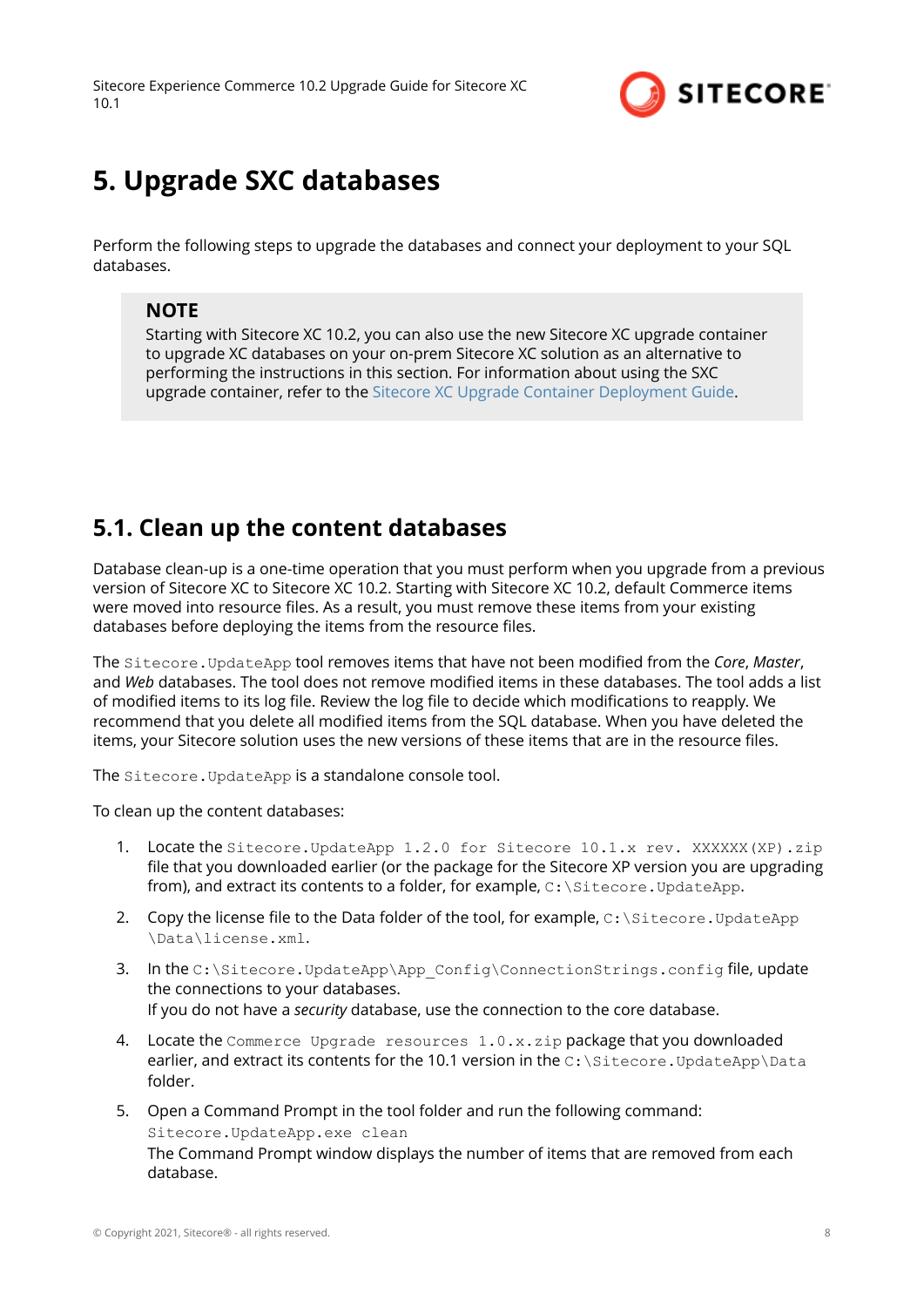

Detailed information about any modified items that are skipped is written to the log files in the tool folder - \Data\logs.

### **NOTE**

If you have more than one *Web* database, you must run steps 3 and 4 for every Web database.

You must update the connection string to each *Web* database as you run the tool, and not change the connection strings to the other databases.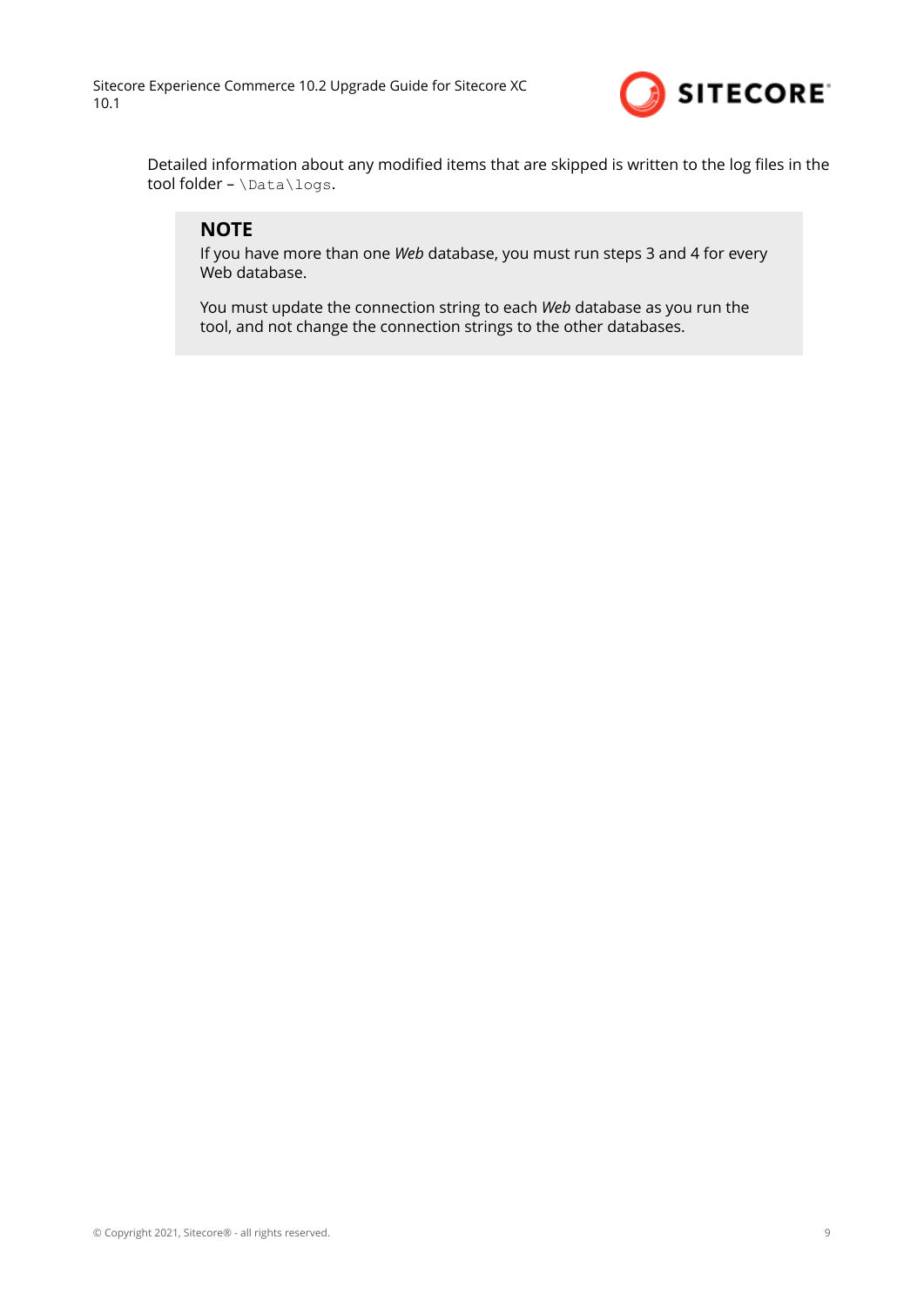

# <span id="page-9-0"></span>**5.2. Upgrade the Sitecore XC database schema**

This release of Sitecore Experience Commerce contains changes to SQL database schema and stored procedures.

### **NOTE**

The upgrade scripts use default global and shared environment database names. Before you run the scripts, you must modify them to match the names of databases in your deployment.

To upgrade Sitecore XC SQL database schema with the changes contained in this release:

- 1. Open the SQL Server Management application.
- 2. Navigate to the unzipped upgrade package and locate the database schema update script.
- 3. Run the following script and execute against *SitecoreCommerce\_Global* database only:

SitecoreCommerce10.2.0\_CleanBeforeBoostrapchemaUpgrade.sql

4. Run the following script and execute against the SitecoreCommerce Global, SitecoreCommerce SharedEnvironments. and SitecoreCommerce ArchiveSharedEnvironments databases:

SitecoreCommerce10.2.0 SchemaUpgrade.sql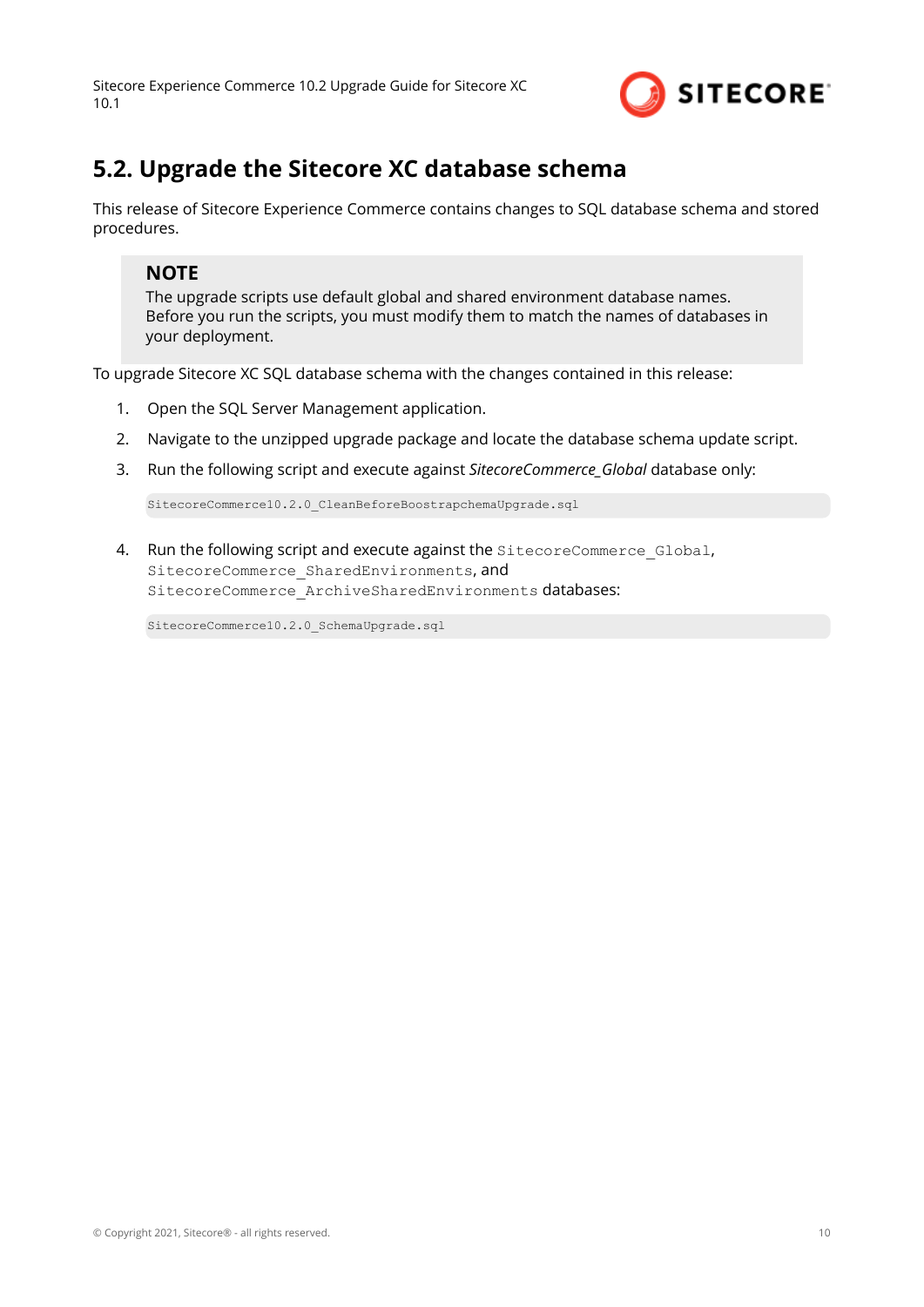

# <span id="page-10-0"></span>**6. Install the new Sitecore Experience Commerce version**

The new upgrade process requires that you install a new version of Sitecore Experience Commerce on top of the new Sitecore XP and SXA module installed in [previous steps](#page-5-0).

To install Sitecore Experiences Commerce, follow the instructions provided in the Sitecore Experience Commerce Installation Guide available on the [Sitecore Downloads](https://dev.sitecore.net/Downloads/Sitecore_Commerce/102/Sitecore_Experience_Commerce_102.aspx) page.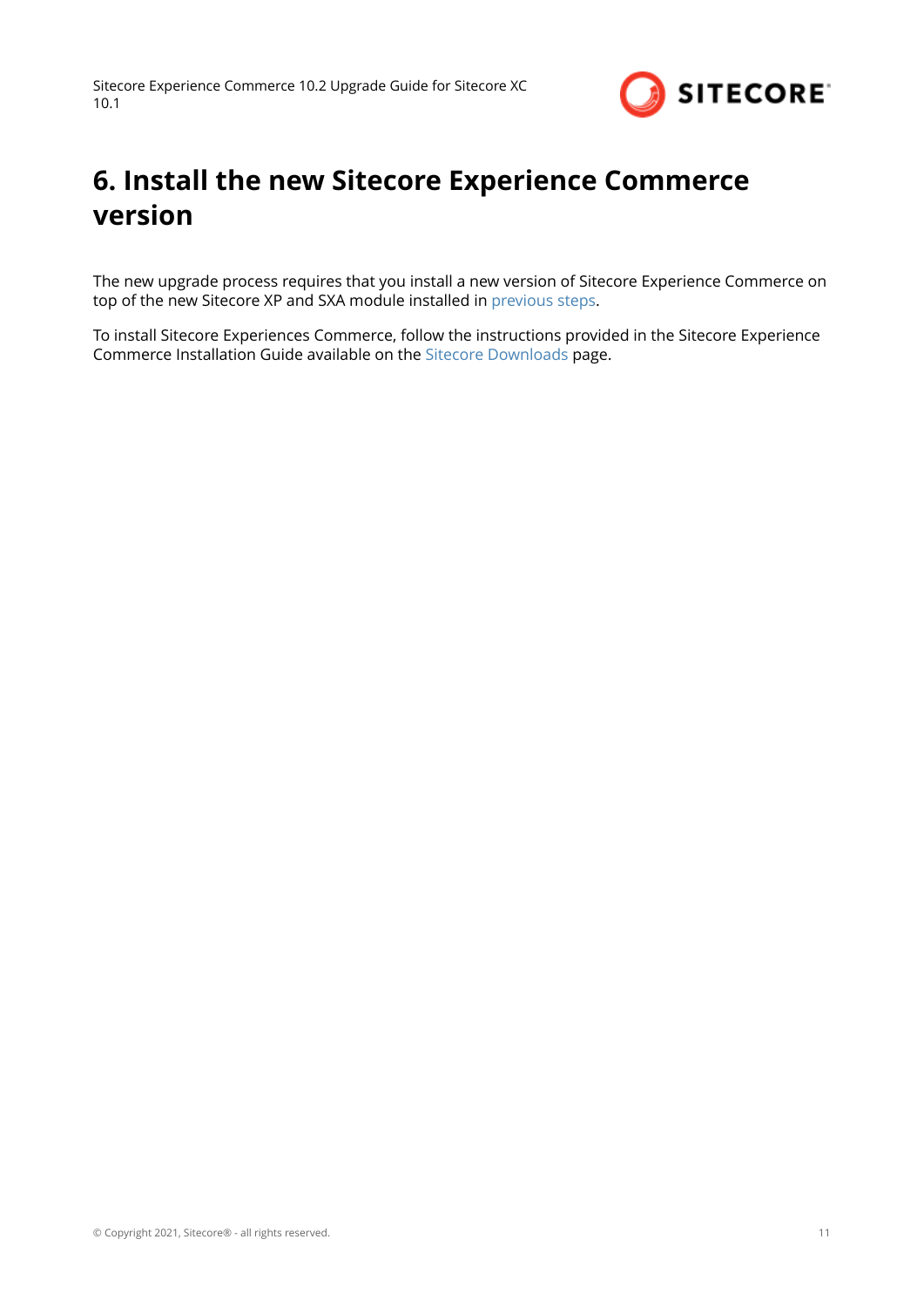

# <span id="page-11-0"></span>**7. Connect the databases**

Connect the Sitecore XP databases and make sure that the Sitecore XC connection strings are up-todate.

## **7.1. Connect Sitecore XP to SQL databases**

To connect Sitecore XP to SQL databases, follow the instructions provided in the Upgrade Guide for Sitecore XP 10.2, in the section *Install and configure Sitecore XP 10.2.0*.

## **7.2. Verify database connection strings for Sitecore XC**

To ensure Sitecore XC connection strings are updated for the Commerce Engine:

- Open the wwwroot\bootstrap\Global.json file, and make sure the database connection string in the Sitecore.Commece.Plugin.SQL.EntityStoreSQLPolicy policy specifies the correct value.
- Open the wwwroot\data\environments\Plugin.SQL.PolicySet-1.0.0.json file, and make sure the database connection string in the Sitecore.Commerce.Plugin.SQL.EntityStoreSQLPolicy policy specifies the correct value.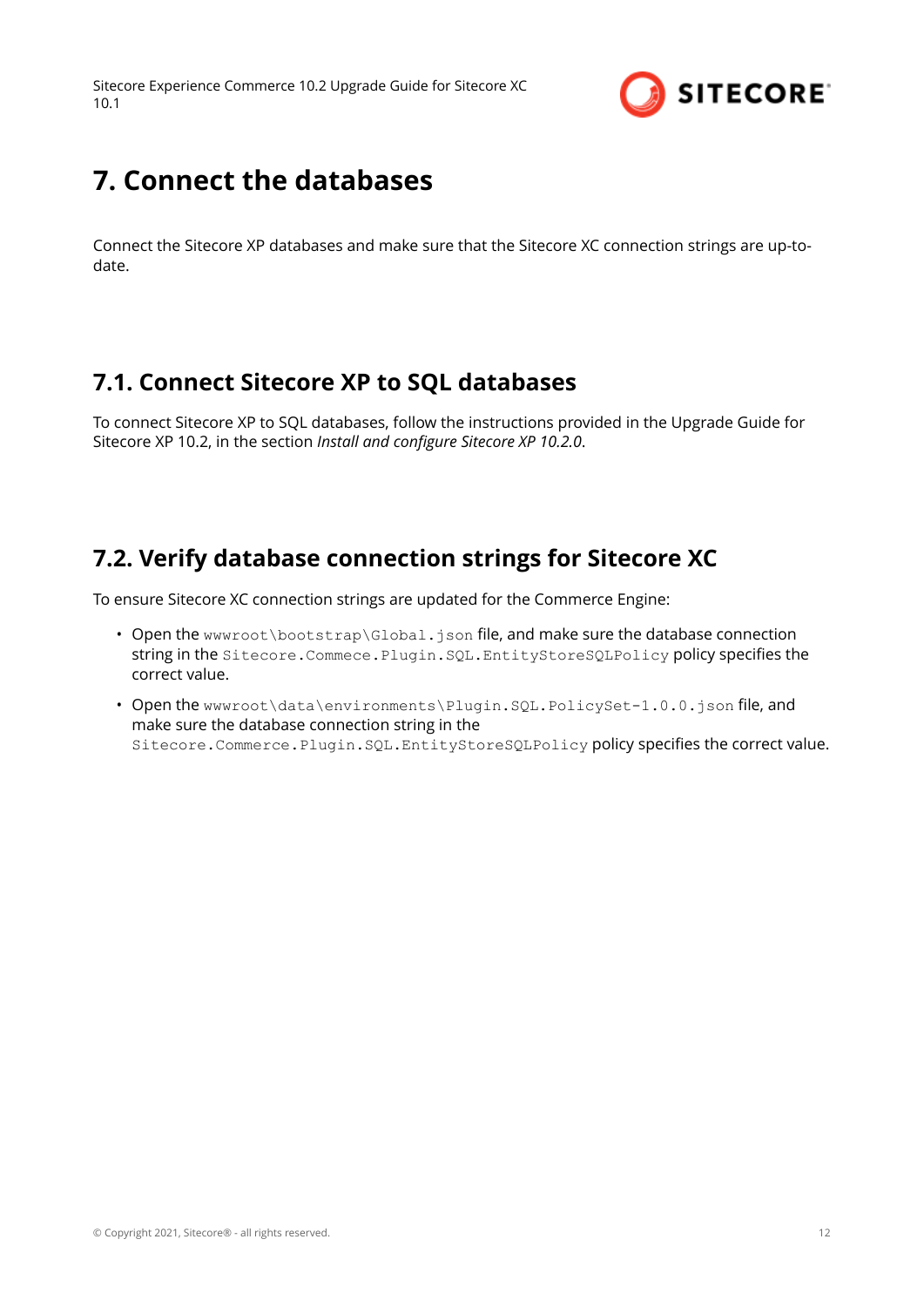

# <span id="page-12-0"></span>**8. Apply your XC customizations**

After you completed the upgrade, apply your customizations to the new version of the Sitecore XC.

### **NOTE**

Before you apply XC customizations, make sure to address and deploy any customizations within Sitecore XP, as per the Sitecore XP Upgrade guide.

The following are typical steps you perform to apply your customizations after you've upgraded Sitecore XC to a new version:

### **NOTE**

Some of these steps might not be required based on your specific implementation of Sitecore XC.

- If you have Commerce Engine Connect customization, make sure to apply them to your Sitecore XP configuration.
- Make sure to apply the following changes to your Commerce Engine SDK:
	- Merge all policy/environment changes, taking into account any custom policies.
	- Update all connection strings to SQL, Solr and Redis services.
	- Compile against the new Sitecore XC Engine 10.2 versions of the plugins and address all breaking changes.
	- Deploy the new version for each Commerce Engine service.
- If a custom BizFx SDK solution exists, ensure to merge any code changes from the new BizFx SDK, rebuild and then deploy.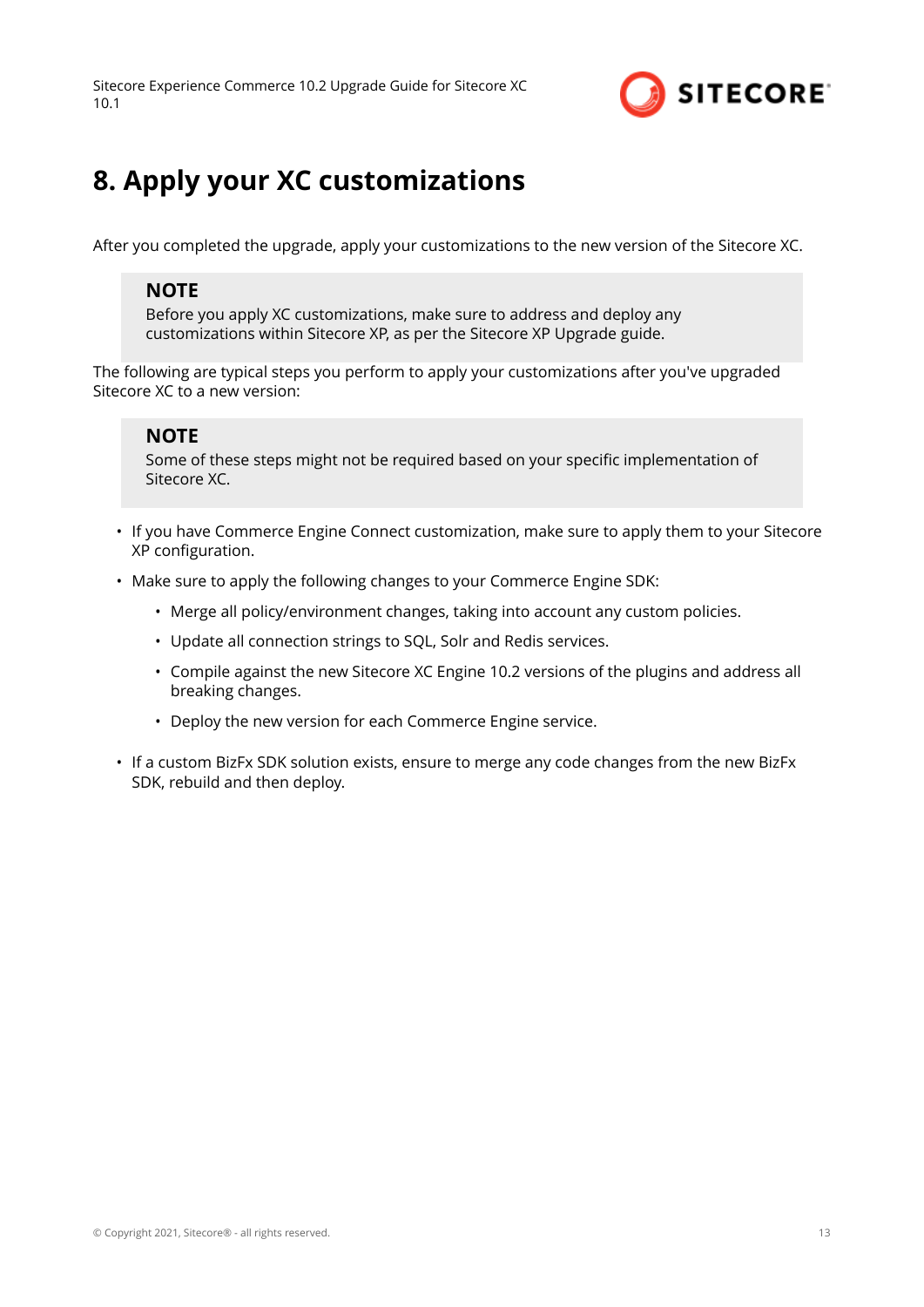

# <span id="page-13-0"></span>**9. Perform post-upgrade steps**

After you have upgrade to a new version of Sitecore XP, SXA, and Sitecore XC, perform post-upgrade steps.

## **9.1. Post-upgrade steps for Sitecore XP and SXA**

Follow Sitecore XP and SXA post-upgrade steps as documented in the Upgrade Guide for Sitecore Experience Platform 10.2, and the Upgrade Guide for Sitecore Experience Accelerator 10.2, respectively.

## **9.2. Post-upgrade steps for Sitecore XC**

After you completed Sitecore XP and SXA post-upgrade steps, perform the following Sitecore XC postupgrade steps:

- Disable antiforgery protection (temporary)
- [Bootstrap the Commerce Engine](#page-15-0)
- [Flush the Redis cache](#page-15-0)
- [Synchronize Control Panel content items](#page-16-0)
- [Update the data templates](#page-17-0)
- Update the storefront domain configuration
- [Rebuild Commerce indexes](#page-19-0)
- [Republish and rebuild the search indexes](#page-20-0)
- [Verify the current version number the storefront](#page-20-0)

## **9.3. Disable antiforgery protection (temporary)**

You must disable antiforgery setting for the Business Tools in the Authoring service configuration file.

### **NOTE**

When you place a call to the Commerce Engine API from outside the Commerce Business Tools (for example, using Postman), you must disable the antiforgery protection setting in the wwwroot\config.json file.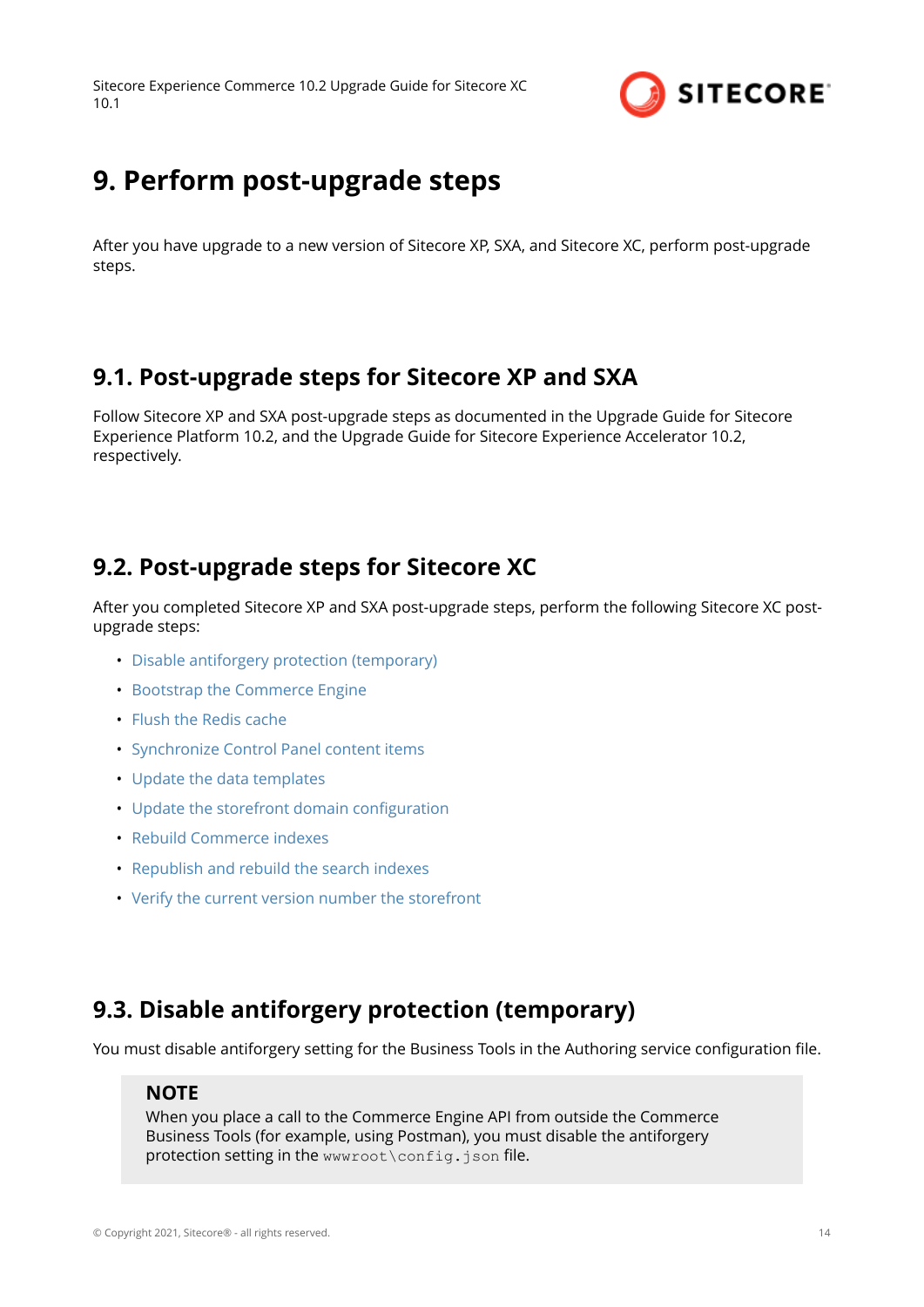

To disable the antiforgery protection:

1. Locate the the anti-forgery setting and change the value to false:

"AntiForgeryEnabled": false,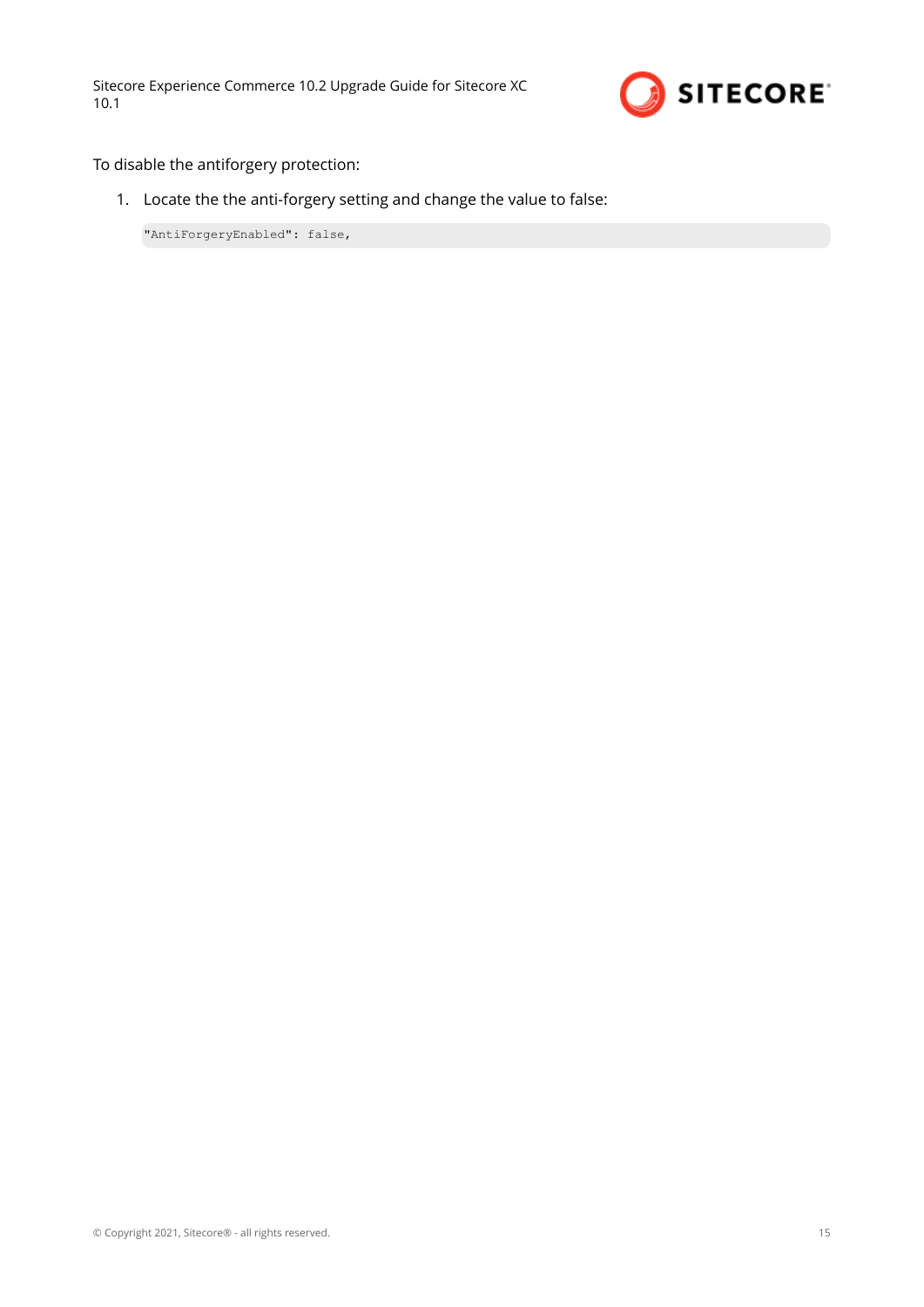

## <span id="page-15-0"></span>**9.4. Bootstrap the Commerce Engine**

You must bootstrap the Commerce Engine to propagate the changes you made to the environment configuration files into the global database.

The Sitecore XC SDK includes code samples for DevOps operations, so that you can access the Sitecore XC API directly. The following instructions assume that you are using Postman to exercise the Sitecore XC API and that you have imported the Adventure Works and Habitat environments into Postman.

To run the bootstrap operation:

- 1. Launch the [Postman](https://www.getpostman.com/apps) application.
- 2. In the **Collections** pane in Postman, navigate to the *Authentication* folder.
- 3. Open the Sitecore folder and execute the GetToken request. When Postman displays an access token in the **Body** pane, authentication is successful.
- 4. In the **Collections** pane, navigate to the *SitecoreCommerce\_DevOps* folder.
- 5. Open the *1 Environment Bootstrap* folder, and execute the Bootstrap Sitecore Commerce request.
- 6. Launch Internet Information Services (IIS) Manager and perform an IIS reset.

## **9.5. Flush the Redis cache**

After you have completed all of the steps required to upgrade the Commerce Engine, you must flush the Redis cache as described in the [Redis documentation](https://redis.io/documentation) to remove any content that may have been added to the cache during the upgrade process.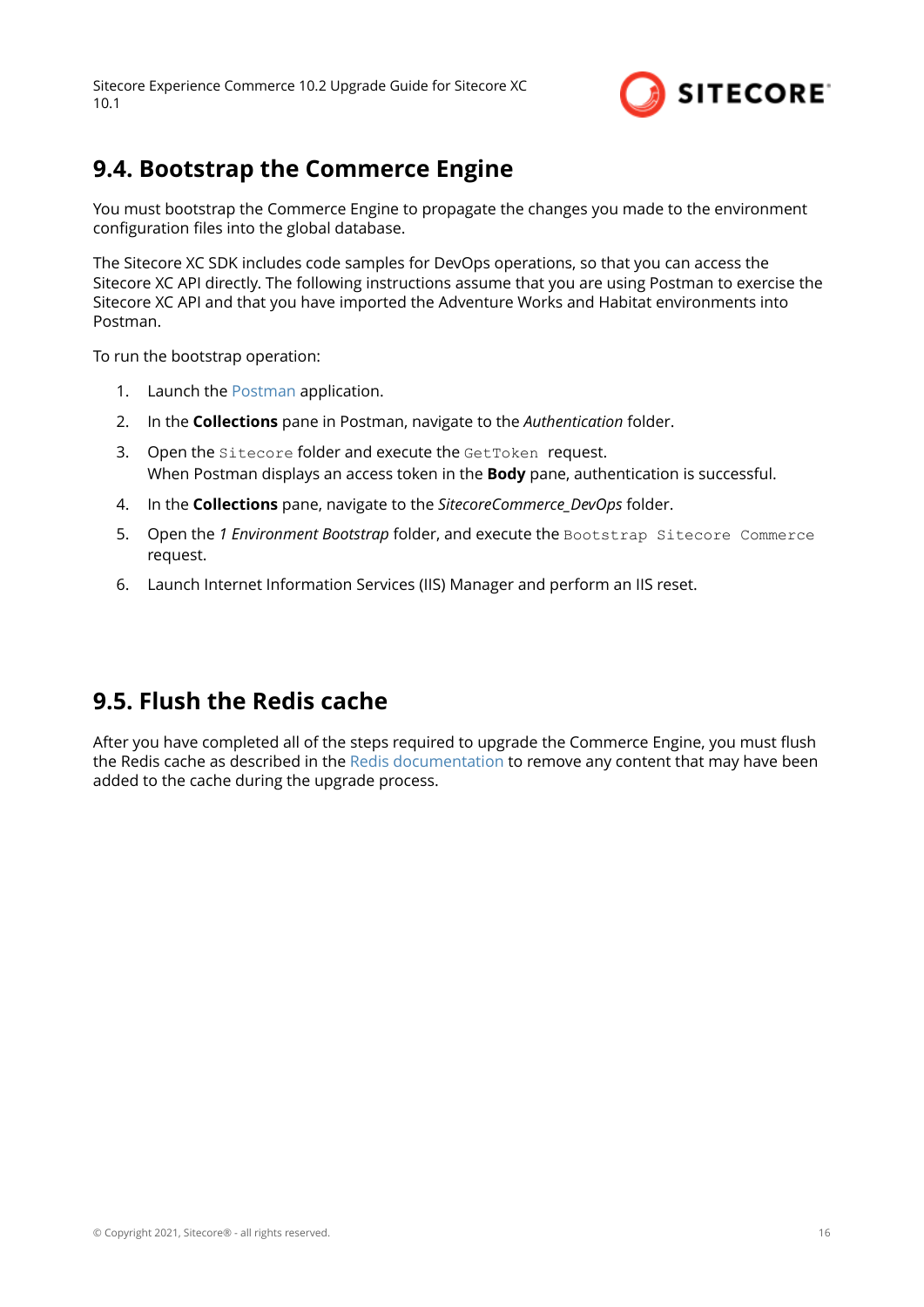

## <span id="page-16-0"></span>**9.6. Synchronize Control Panel content items**

As part of the upgrade process, you must synchronize content items in the Control Panel to the Commerce Engine.

If you previously synchronized Sitecore Control Panel content items to the Commerce Engine, you must re-synchronize the content.

If this is the first time Sitecore Control Panel content items are synchronized to the Commerce Engine, use this procedure instead.

### **Re-synchronize Control Panel content items**

To re-synchronized Control Panel content item paths:

- 1. Launch the Postman application.
- 2. Navigate to the *ContentAPISamples* folder in the **Collections** pane.
- 3. Open the *DoActions* folder and execute the Sync Content Path sample for each environment that has a different data store (that is, uses a distinct dataset and configuration, identified by a different ArtifactStoreId).

You can use the Check Long Running Command Status sample to ensure that the synchronization operation completes, as the operation may take several minutes.

#### **NOTE**

You may need to obtain the EntityView value to use as input for the [Sync](https://doc.sitecore.com/developers/102/sitecore-experience-commerce/en/synchronize-content-items.html) [Content Path](https://doc.sitecore.com/developers/102/sitecore-experience-commerce/en/synchronize-content-items.html) sample if you receive an error related the entity version.

4. Launch Internet Information Service (IIS) Manager and perform an IIS restart.

### **Synchronize Control Panel content items for the first time**

If you have not synchronized Control Panel content items before, perform the following steps:

- 1. Launch the Postman application.
- 2. Navigate to the *SitecoreCommerce\_DevOps* folder in the **Collections** pane.
- 3. Open the *3 Environment Initialize* folder, and run the Ensure\Sync default content paths sample request for each environment that has a different data store (that is, for each environment that use a different  $ArtifactStoreId$ .

#### **NOTE**

The operation might take several minutes to complete. You can run the Check Long Running Command Status sample in Postman to ensure that the synchronization operation completes.

4. Launch Internet Information Service (IIS) Manager and perform an IIS restart.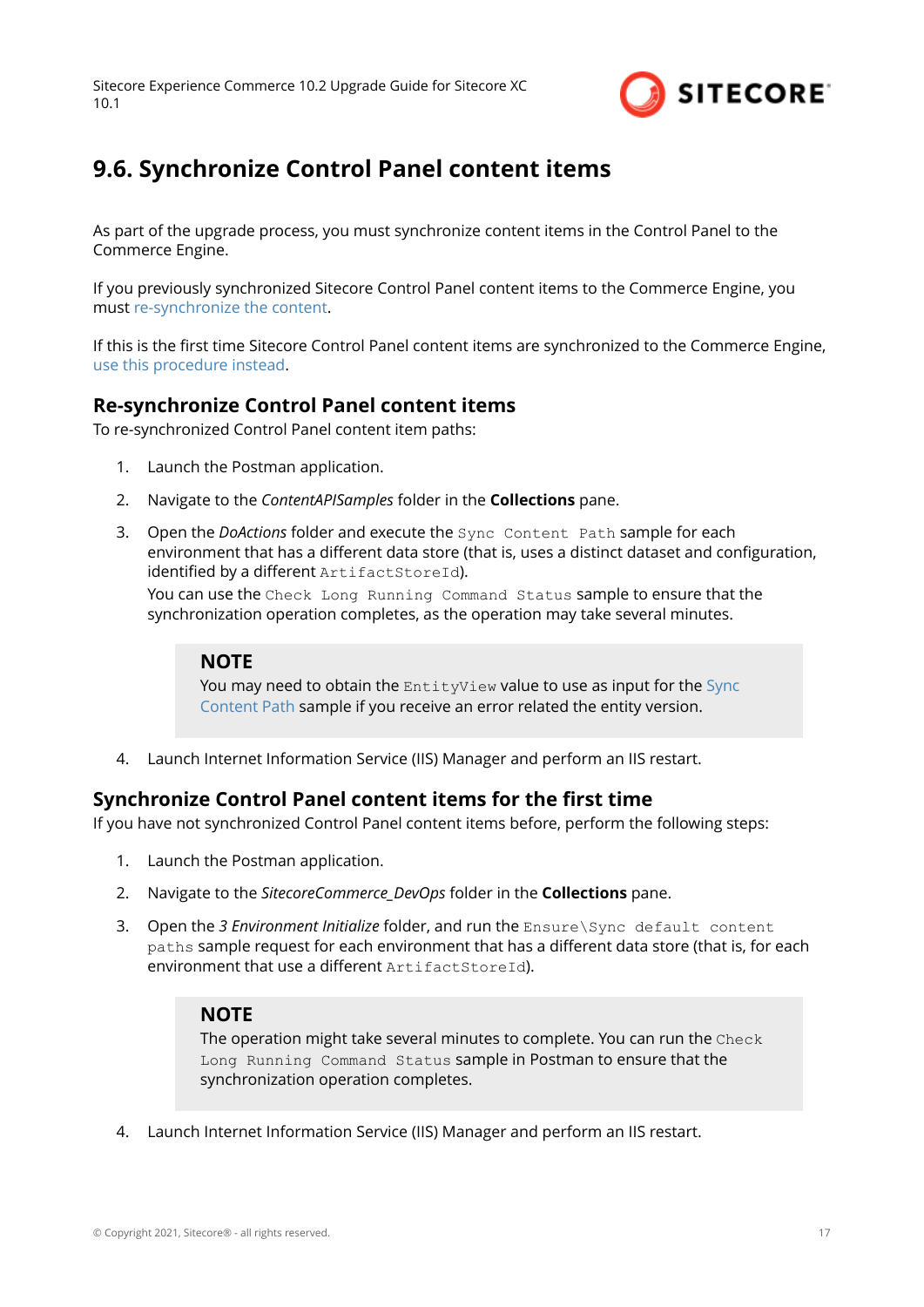

## <span id="page-17-0"></span>**9.7. Update the data templates**

To update the data templates:

- 1. Log in to Sitecore Launchpad (https://<host>/sitecore) and click **Content Editor**.
- 2. Click the **Commerce** tab.
- 3. Click **Delete Data Templates**.
- 4. Click **Update Data Templates**.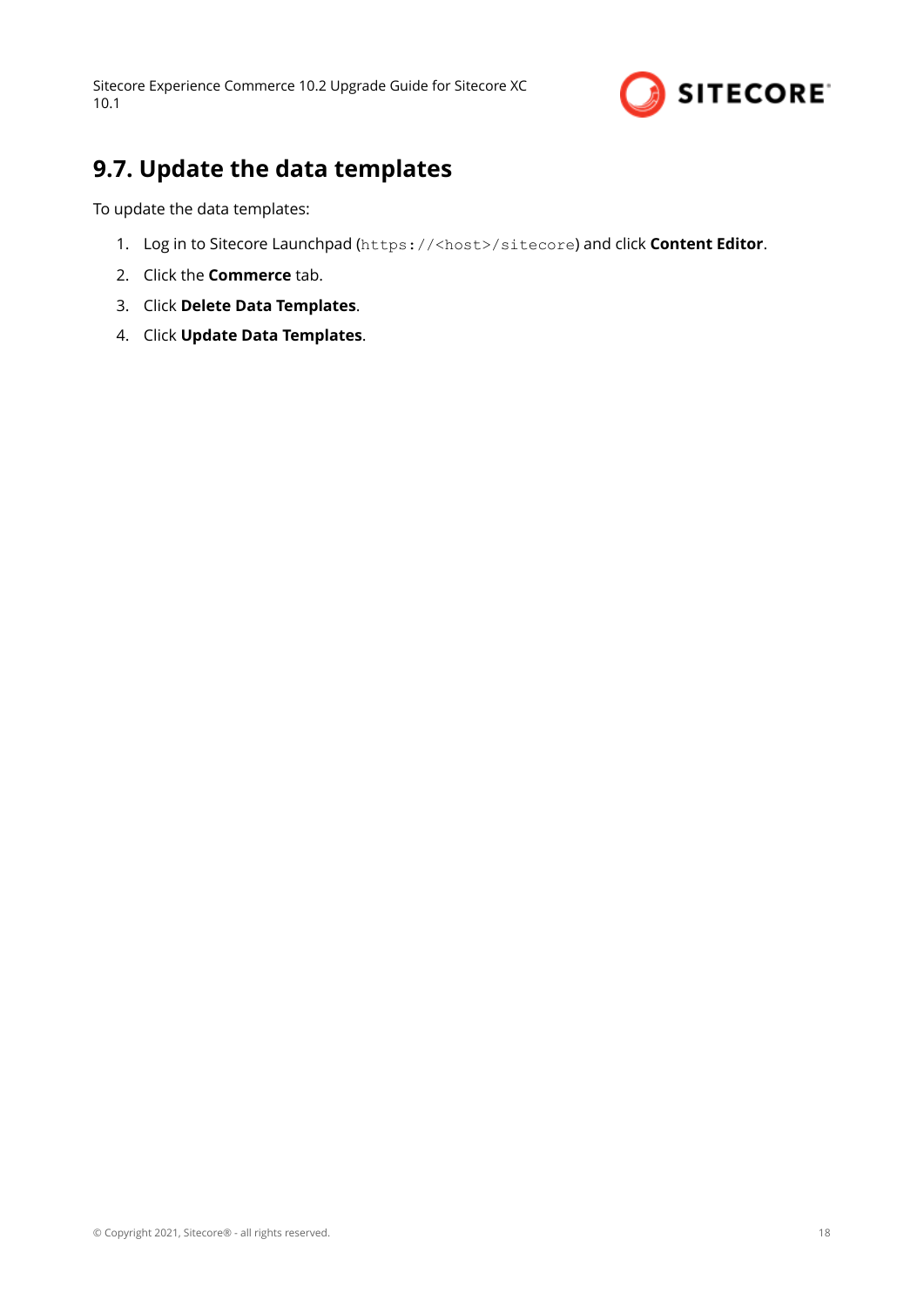

## <span id="page-18-0"></span>**9.8. Re-enable the anti-forgery setting**

Re-enable the anti-forgery setting for the Business Tools in the Authoring service configuration file.

To enable the anti-forgery setting:

Locate the the anti-forgery setting and change the value to true:

"AntiForgeryEnabled": true,

# **9.9. Update the storefront domain configuration**

If there is an existing storefront site in your current Sitecore XC deployment, update the configuration in the new domain.config file with your own storefront domain configuration. The location of this configuration is different for containerized deployment.

### **9.9.1. Update the storefront domain in a non-containerized deployment**

To update the storefront domain configuration in a non-containerized deployment:

• Open the new \inetpub\wwwroot\<sitename>\app\_config\security\domains.config file, and update the configuration to reflect the domain name of your storefront site.

### **9.9.2. Update the storefront domain in a containerized deployment**

In a container deployment, the domains.config is stored in a shared volume.

To update the storefront domain configuration for your site in containers:

• In Docker, open the C:\containers\<cd or cm>\domains-shared\domains.config file, and update the domain information as required.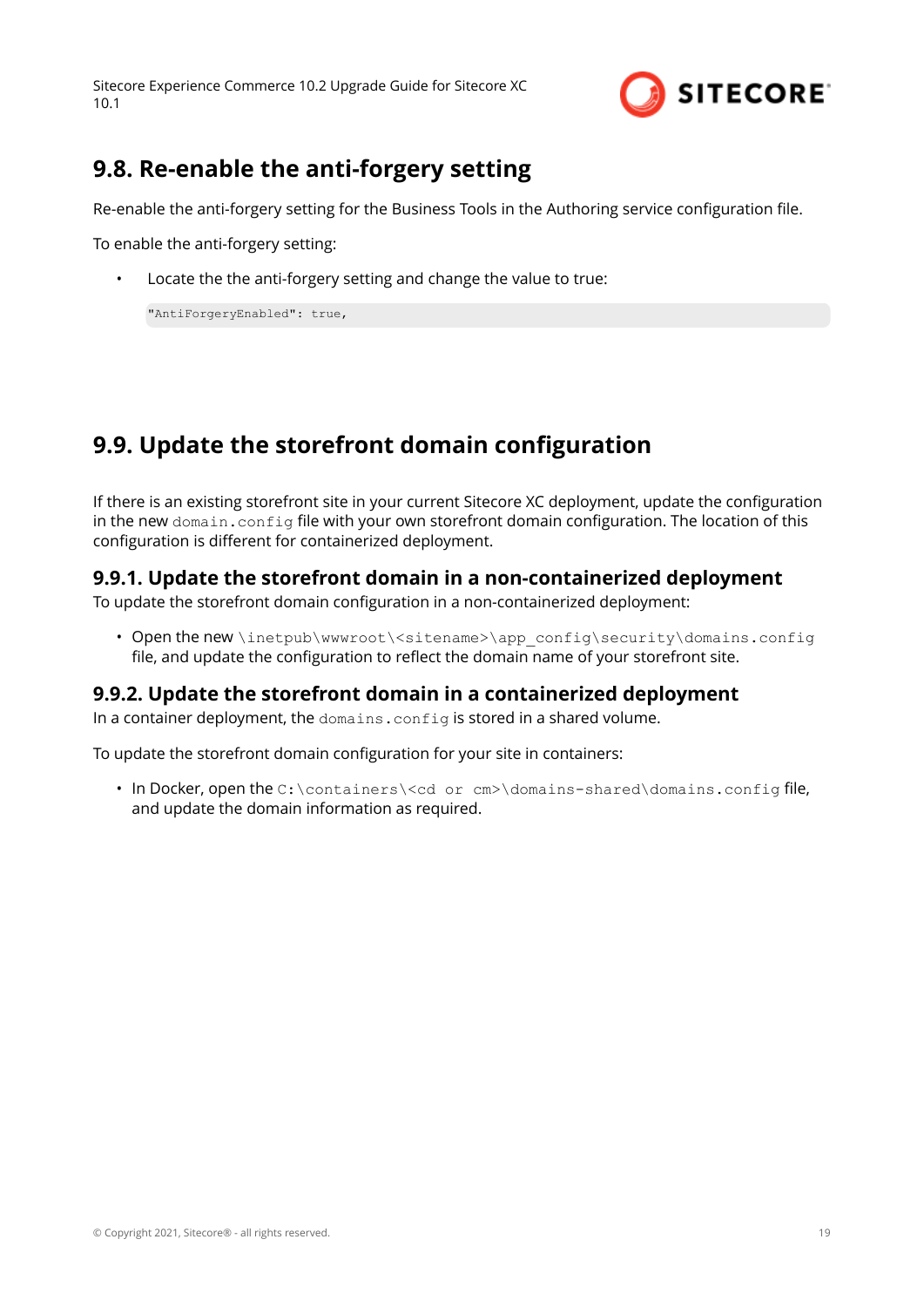

## <span id="page-19-0"></span>**9.10. Rebuild Commerce indexes**

The schema update to Solr 8.8.2 and the introduction of new indexes require a complete rebuild of search indexes.

To rebuild the Sitecore XC indexes:

### **NOTE**

Before you rebuild the Sitecore indexes, make sure that previous indexes were deleted.

- 1. Launch the Postman application
- 2. In the **Collections** pane, navigate to the *SitecoreCommerce\_DevOps* folder.
- 3. Expand the *Minions* folder and execute the following requests:

#### **NOTE**

When you execute the indexing minion requests, make sure that they point to the URL of the Commerce Engine instance that is running the Minions service.

- Run FullIndex Minion Orders
- Run FullIndex Minion Customers
- Run FullIndex Minion PriceCards
- Run FullIndex Minion Promotions
- Run FullIndex Minion Catalog Items